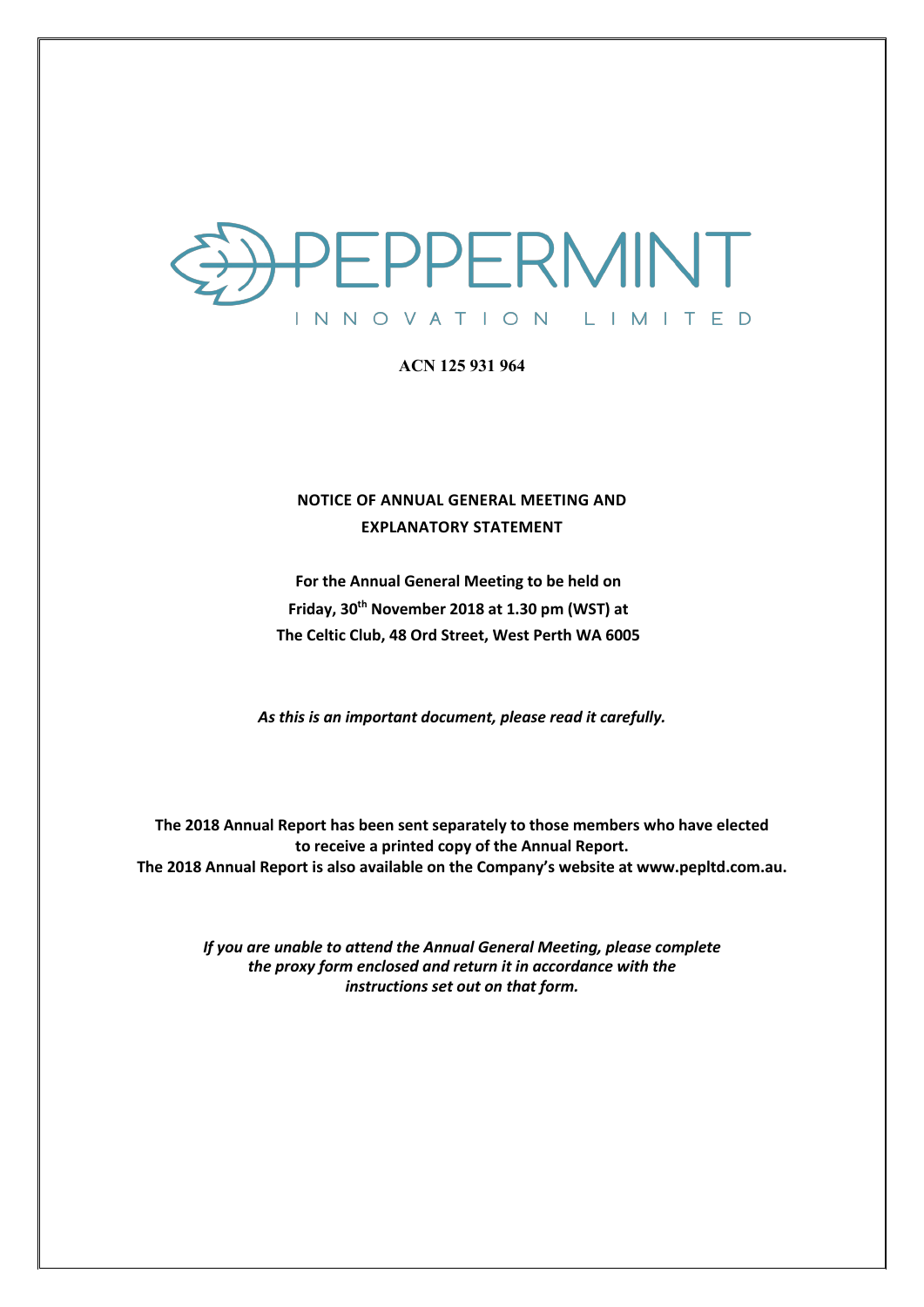## **Venue**

The Annual General Meeting of the Shareholders of Peppermint Innovation Limited ("**Peppermint Innovation"** or "**Company"**) will be held at:

# **The Celtic Club, 48 Ord Street, West Perth WA 6005**

## **Commencing at 1.30pm (WST) on Friday, 30th November 2018**

## **Voting in person**

To vote in person, attend the Meeting at the time, date and place set out above.

## **Voting by proxy**

To vote by proxy, please complete and sign the enclosed Proxy Form and return by the time and in accordance with the instructions set out on the Proxy Form.

In accordance with section 249L of the Corporations Act, Shareholders are advised that:

- each Shareholder has a right to appoint a proxy;
- the proxy need not be a Shareholder of the Company; and
- a Shareholder who is entitled to cast 2 or more votes may appoint 2 proxies and may specify the proportion or number of votes each proxy is appointed to exercise. If the member appoints 2 proxies and the appointment does not specify the proportion or number of the member's votes, then in accordance with section 249X(3) of the Corporations Act, each proxy may exercise one-half of the votes.

Shareholders and their proxies should be aware that changes to the Corporations Act made in 2011 mean that:

- if proxy holders vote, they must cast all directed proxies as directed; and
- any directed proxies which are not voted will automatically default to the Chair, who must vote the proxies as directed.

## *Should you wish to discuss the matters in this Notice of Meeting please do not hesitate to contact the Company Secretary on +61 8 9316 9100.*

To be valid, your proxy form (and any power of attorney under which it is signed) must be received at an address given below by 5.00pm (WST) on Wednesday, 28<sup>th</sup> November 2018. Any proxy form received after that time will not be valid for the scheduled meeting. To vote by proxy, please complete and sign the proxy form enclosed with this Notice of Annual General Meeting as soon as possible and either:

- **By mail** Share Registry Computershare Investor Services Pty Limited, GPO Box 242, Melbourne Victoria 3001, Australia
- **By fax** 1800 783 447 (within Australia)

+61 3 9473 2555 (outside Australia)

**Custodian** For Intermediary Online subscribers only (custodians) please visit www.intermediaryonline.com to **voting** submit your voting intention so that it is received not less than 48 hours prior to commencement of the Meeting.

## **Questions from Shareholders**

At the Annual General Meeting the Chairman will allow a reasonable opportunity for Shareholders to ask questions or make comments on the management of the Company and the Remuneration Report.

Mr James Komninos of RSM Australia Partners, as the auditor responsible for preparing the auditor's report for the year ended 30 June 2018 (or his or her representative) will attend the Annual General Meeting. The Chairman will also allow a reasonable opportunity for Shareholders to ask the auditor questions about: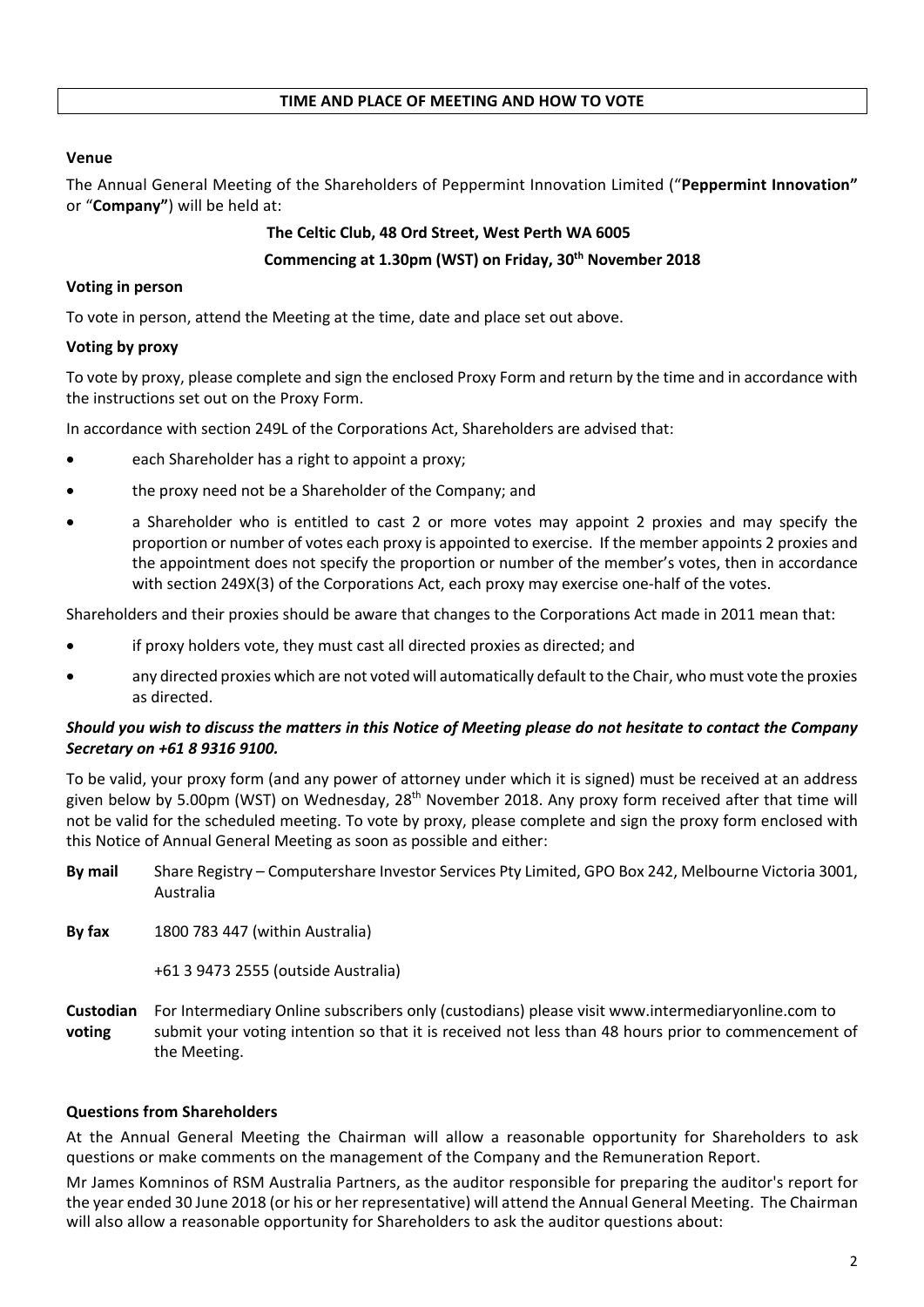- the conduct of the audit;
- the preparation and content of the auditor's report;
- the accounting policies adopted by the Company in relation to the preparation of financial statements; and
- the independence of the auditor in relation to the conduct of the audit.

To assist the Board and the auditor of the Company in responding to questions please submit any questions you may have in writing no later than **5.00pm (WST) on Wednesday, 28th November 2018:**

In person: Registered Office: Suite 8, 7 The Esplanade, Mt Pleasant WA 6153, Australia

By mail: Suite 8, 7 The Esplanade, Mt Pleasant WA 6153, Australia

By fax: (08) 9315 5475 (International: + 61 8 9315 5475)

The Company will distribute a list setting out the questions directed to the auditor received in writing by 5.00pm (WST) on Wednesday, 28<sup>th</sup> November 2018, being questions which the auditor considers relevant to the content of the auditor's report or the conduct of the audit of the financial report for the year ended 30 June 2018. The Chairman will allow reasonable opportunity to respond to the questions set out in this list.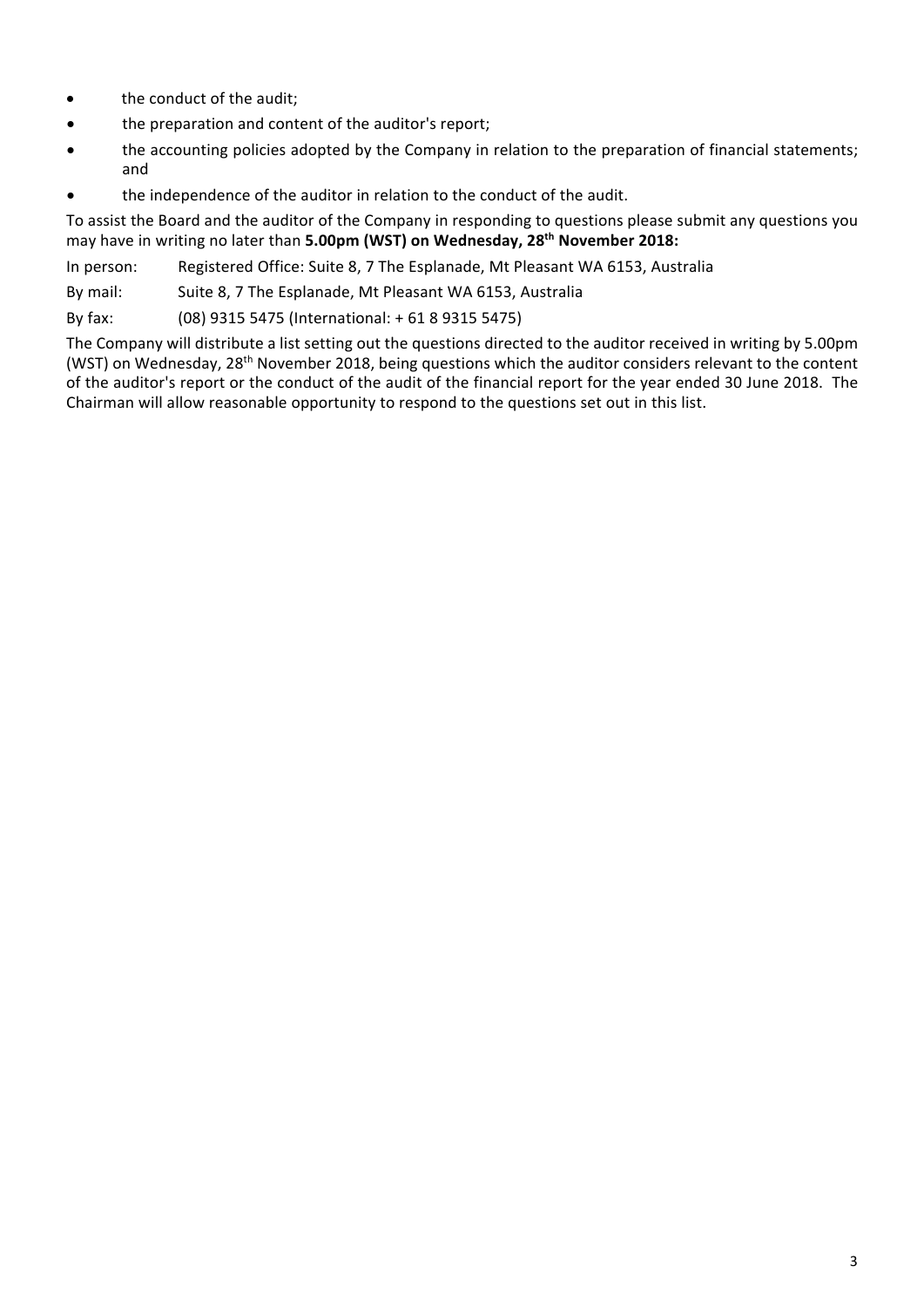## **PEPPERMINT INNOVATION LIMITED ACN 125 931 964**

#### **NOTICE OF ANNUAL GENERAL MEETING**

## **Notice is given that the Annual General Meeting of Shareholders of Peppermint Innovation Limited ("Peppermint Innovation" or the "Company") will be held at The Celtic Club, 48 Ord Street, West Perth WA 6005, at 1.30pm (WST) on Friday, 30th November 2018.**

#### **BUSINESS OF THE MEETING**

#### **AGENDA**

#### **Annual Accounts**

To receive and consider the financial report of the Company and the consolidated financial report of the Company for the year ended 30 June 2018 and the reports by the Directors and Independent Auditor.

#### **Resolution 1: ADOPTION OF REMUNERATION REPORT**

To consider and if thought fit, to pass, with or without amendment, the following as a **non-binding resolution**:

*"That, for the purposes of section 250R(2) of the Corporations Act and for all other purposes, approval is given for the adoption of the Remuneration Report as contained in the Company's annual financial report for the financial year ended 30 June 2018."*

#### **Note: This resolution is advisory only and does not bind the Directors or the Company.**

#### **Voting Prohibition Statement:**

A vote on this Resolution must not be cast (in any capacity) by or on behalf of either of the following persons:

- (a) a member of the Key Management Personnel, details of whose remuneration are included in the Remuneration Report; or
- (b) a Closely Related Party of such a member.

However, a person (the voter) described above may cast a vote on this Resolution as a proxy if the vote is not cast on behalf of a person described above and either:

- (a) the voter is appointed as a proxy by writing that specifies the way the proxy is to vote on this Resolution; or
- (b) the voter is the Chair and the appointment of the Chair as proxy:
	- (i) does not specify the way the proxy is to vote on this Resolution; and
	- (ii) expressly authorises the Chair to exercise the proxy even though this Resolution is connected directly or indirectly with the remuneration of a member of the Key Management Personnel.

#### **Resolution 2: RE-ELECTION OF DIRECTOR - MR LEIGH RYAN**

To consider and, if thought fit, to pass, with or without amendment, the following resolution as an **ordinary resolution:**

*"That, for the purposes of Listing Rule 14.4 and clause 14.2 of the Company's Constitution, Mr Leigh Ryan, a Director of the Company, retires by rotation, and, being eligible, is re-elected as a Director of the Company."*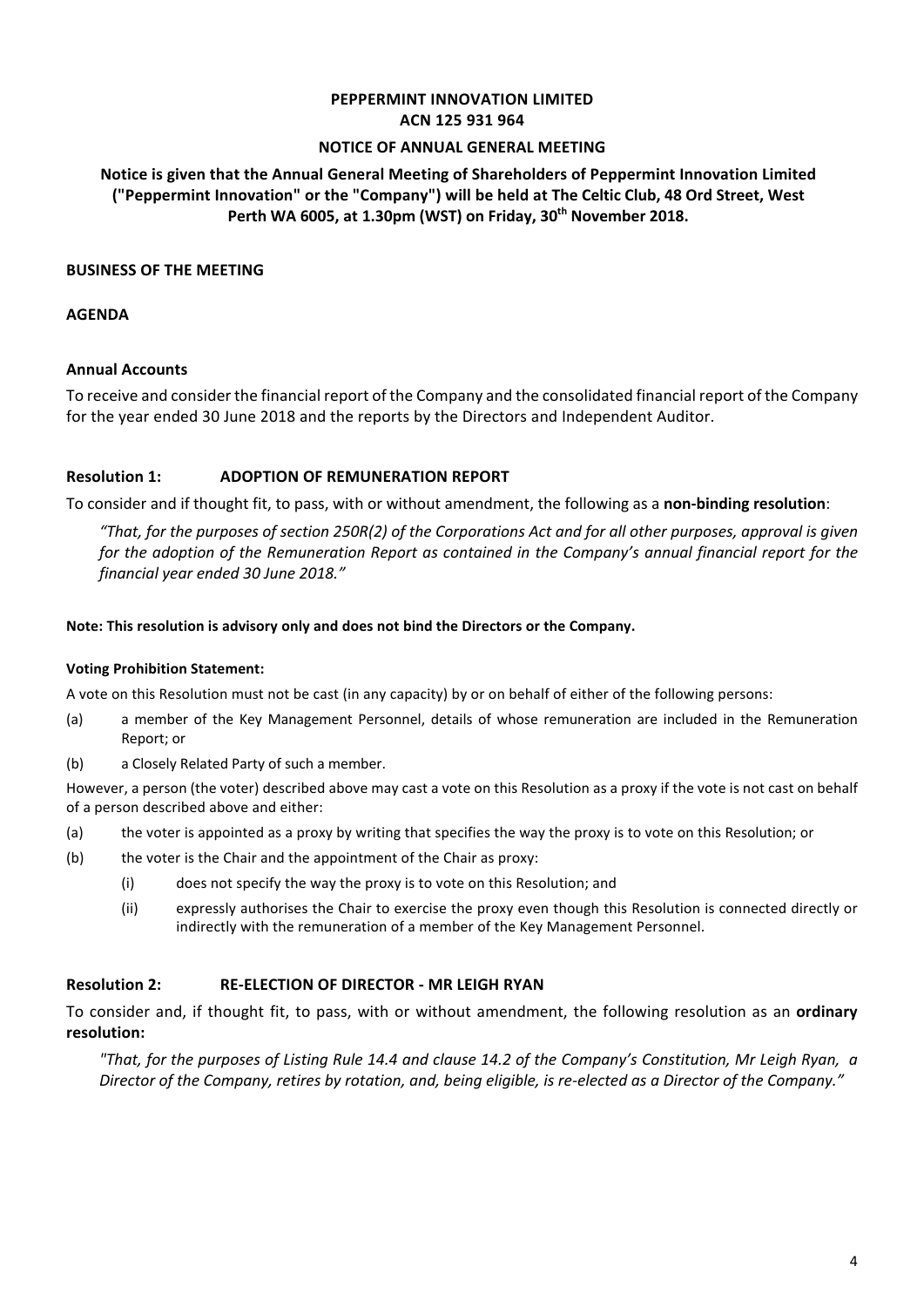## **Snapshot Date**

The Directors have determined that for the purposes of regulation 7.11.37 of the *Corporations Regulations 2001* (Cth), the persons eligible to attend and vote at the Meeting are those persons who were Shareholders at **5.00pm (WST) on Wednesday, 28th November 2018**.

## **Incorporation of Explanatory Statement**

The Explanatory Statement attached to this Notice of Meeting, is hereby incorporated into and forms part of this Notice of Meeting.

**DATED THIS 26th DAY OF OCTOBER 2018**

**BY ORDER OF THE BOARD**

 $\overline{\mathbb{Z}}$ 

**Mr Anthony Kain** Executive Director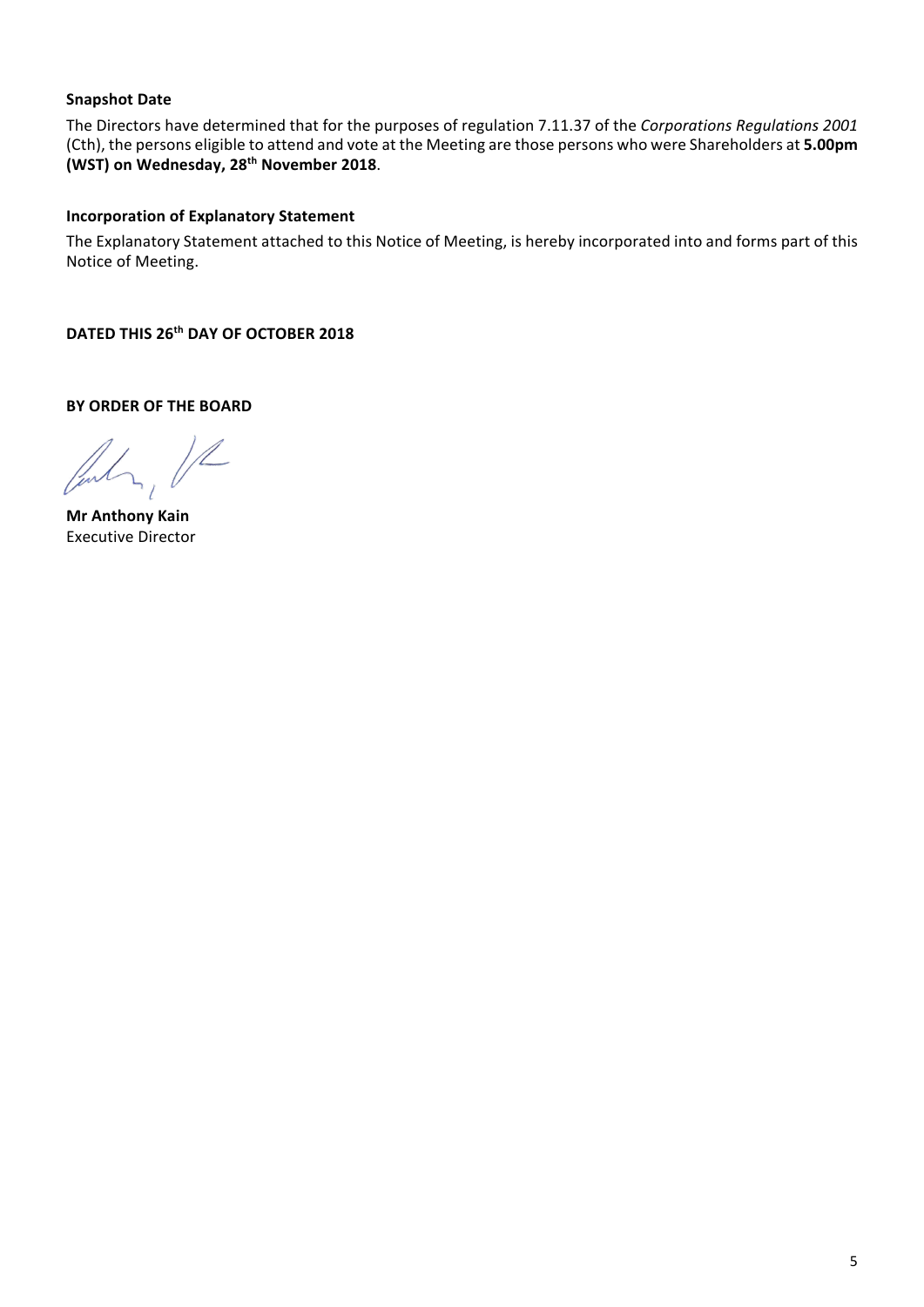#### **EXPLANATORY STATEMENT**

This Explanatory Statement and all attachments are important documents. They should be read carefully.

If you have any questions regarding the matters set out in this Explanatory Statement or the preceding Notice, please contact the Company, your stockbroker or other professional adviser.

Certain abbreviations and other defined terms are used throughout this Explanatory Statement. Defined terms are generally identifiable by the use of an upper case first letter. Details of the definitions and abbreviations used are set out in the Glossary contained in this Explanatory Statement.

This Explanatory Statement has been prepared for the Shareholders of Peppermint Innovation in connection with the Annual General Meeting of the Company to be held at 1.30pm (WST) on Friday, 30<sup>th</sup> November 2018.

#### **1. ANNUAL ACCOUNTS**

The Corporations Act requires that the Annual Report (which includes the financial report, directors' report and auditors' report) be tabled at the Annual General Meeting.

In accordance with the Constitution, the business of the Meeting will include receipt and consideration of the annual financial report of the Company for the financial year ended 30 June 2018 together with the declaration of the directors, the directors' report, the Remuneration Report and the auditor's report.

The Company will not provide a hard copy of the Company's annual financial report to Shareholders unless specifically requested to do so. The Company's annual financial report is available on its website at **www.pepltd.com.au.** 

Shareholders will be given an opportunity to ask questions and make comments about the Annual Report of the Company generally, but there will be no formal resolution submitted in respect of the Annual Report.

### **2. RESOLUTION 1 – ADOPTION OF REMUNERATION REPORT**

#### **2.1. General**

The Remuneration Report is set out in the Directors' Report in the Company's 2018 Annual Report.

The Corporations Act requires the Company to put a resolution to Shareholders that the Remuneration Report be adopted. In accordance with section 250R(3) of the Corporations Act, the vote on the Resolution is advisory only and does not bind the Directors or the Company.

The remuneration report sets out the company's remuneration arrangements for the directors and senior management of the company. The remuneration report is part of the directors' report contained in the annual financial report of the company for a financial year.

The chair of the meeting must allow a reasonable opportunity for its shareholders to ask questions about or make comments on the remuneration report at the annual general meeting.

#### **2.2. Voting Consequences**

A company is required to put to its shareholders a resolution proposing the calling of another meeting of shareholders to consider the appointment of directors of the company (Spill Resolution) if, at consecutive annual general meetings, at least 25% of the votes cast on a remuneration report resolution are voted against adoption of the remuneration report and at the first of those annual general meetings a Spill Resolution was not put to vote. If required, the Spill Resolution must be put to vote at the second of those annual general meetings.

If more than 50% of votes cast are in favour of the Spill Resolution, the company must convene a shareholder meeting (**Spill Meeting**) within 90 days of the second annual general meeting.

All of the directors of the company who were in office when the directors' report (as included in the company's annual financial report for the most recent financial year) was approved, other than the managing director of the company, will cease to hold office immediately before the end of the Spill Meeting but may stand for re-election at the Spill Meeting.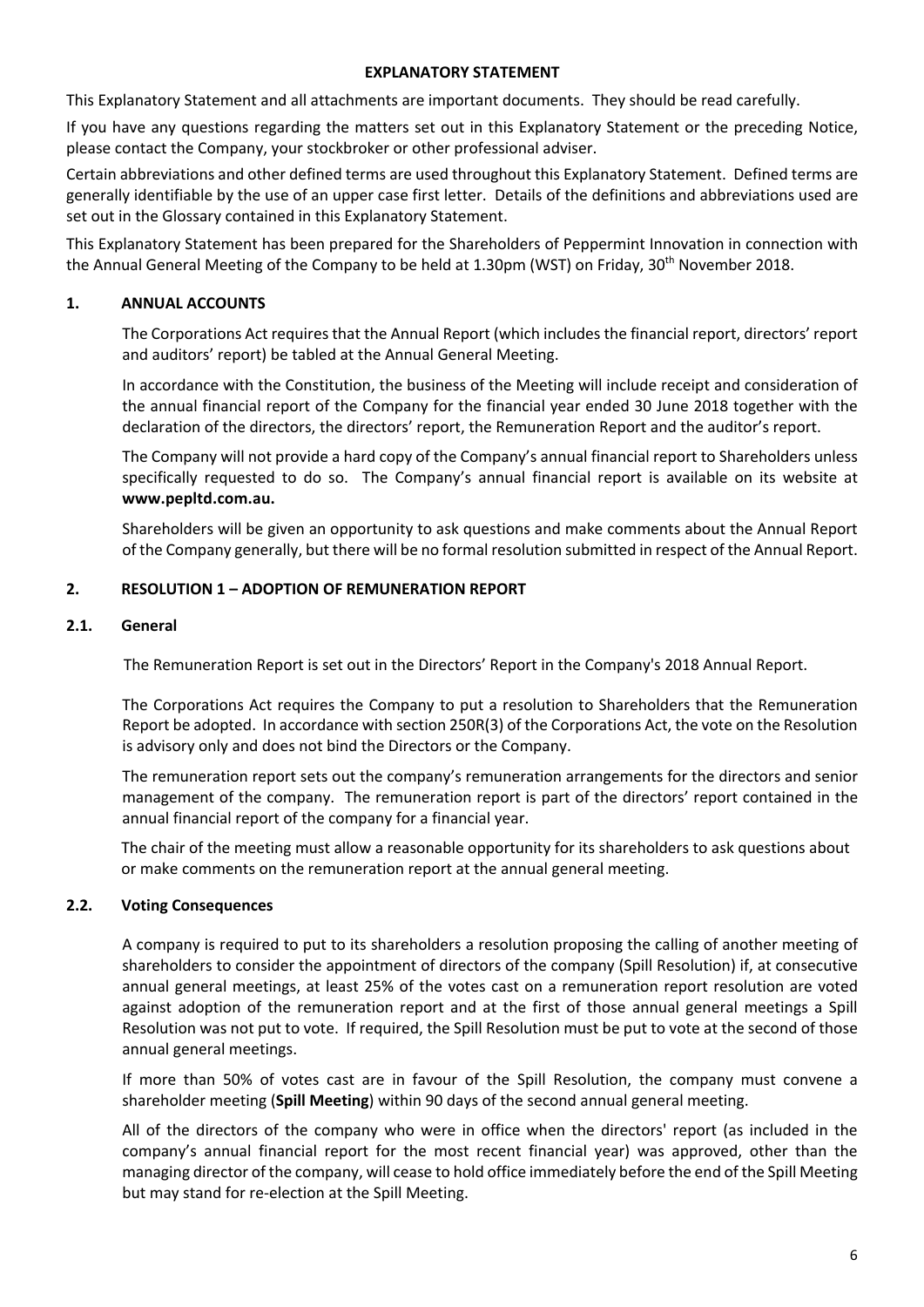Following the Spill Meeting those persons whose election or re-election as directors of the company is approved will be the directors of the company.

### **2.3. Previous voting results**

It is noted that at the Company's 2017 annual general meeting the votes cast against the remuneration report represented less than 25% of the total votes cast and accordingly, a spill resolution will not under any circumstances be required for the Annual General Meeting.

A voting exclusion applies to Resolution 1 in the terms set out in the Notice of Meeting. Key Management Personnel and their closely related parties may not vote on this Resolution and may not cast a vote as proxy, unless the proxy appointment gives a direction on how to vote or the proxy is given to the Chairman and expressly authorises the Chairman to exercise the proxy. The Chairman will use any such proxies to vote in favour of Resolution 1.

## **3. RESOLUTION 2 – RE-ELECTION OF A DIRECTOR - MR LEIGH RYAN**

### **3.1. General**

Resolution 2 seeks approval for the re-election of Mr Leigh Ryan as a Director.

In accordance with Listing Rule 14.4 and clause 14.2 of the Constitution, at every Annual General Meeting, one third of the Directors for the time being must retire from office by rotation and are eligible for reelection. The Directors to retire are those who have been in office for 3 years since their appointment or last re-appointment or who have been longest in office since their appointment or last re-appointment or, if the Directors have been in office for an equal length of time, by agreement.

Mr Ryan retires by rotation at this Annual General Meeting and, being eligible, offers himself for re-election.

### **3.2. Qualifications and other material directorships**

Mr Ryan is a highly qualified geologist with 29 years' experience in the exploration and resources industry, specifically in exploration and executive management throughout Australia and Africa. He has been involved in targeting, evaluation, discovery and resource definition of numerous gold and base metal deposits and has successfully negotiated purchase option and joint venture agreements.

Mr Ryan was the managing director of Chrysalis Resources Limited prior to the reverse takeover by the Company.

Mr Ryan is currently the Managing Director of Alchemy Resources Limited and in the previous 3 years has held directorships at Chrysalis Resources Limited, Attila Resources Limited and Boss Resources Limited. He is no longer a director of Chrysalis Resources Limited, Attila Resources Limited or Boss Resources Limited.

#### **3.3. Independence**

If re-elected the board considers Mr Ryan will be an independent director.

## **3.4. Directors' Recommendation**

The Board supports the re-election of Mr Ryan and recommends that Shareholders vote in favour of Resolution 2.

#### **GLOSSARY**

**"\$"** means Australian dollars.

**"Annual Report"** means the Company's annual report including the reports of the Directors and the auditor and the financial statements of the Company for the year ended 30 June 2018, which can be downloaded at the Company's website at www.pepltd.com.au.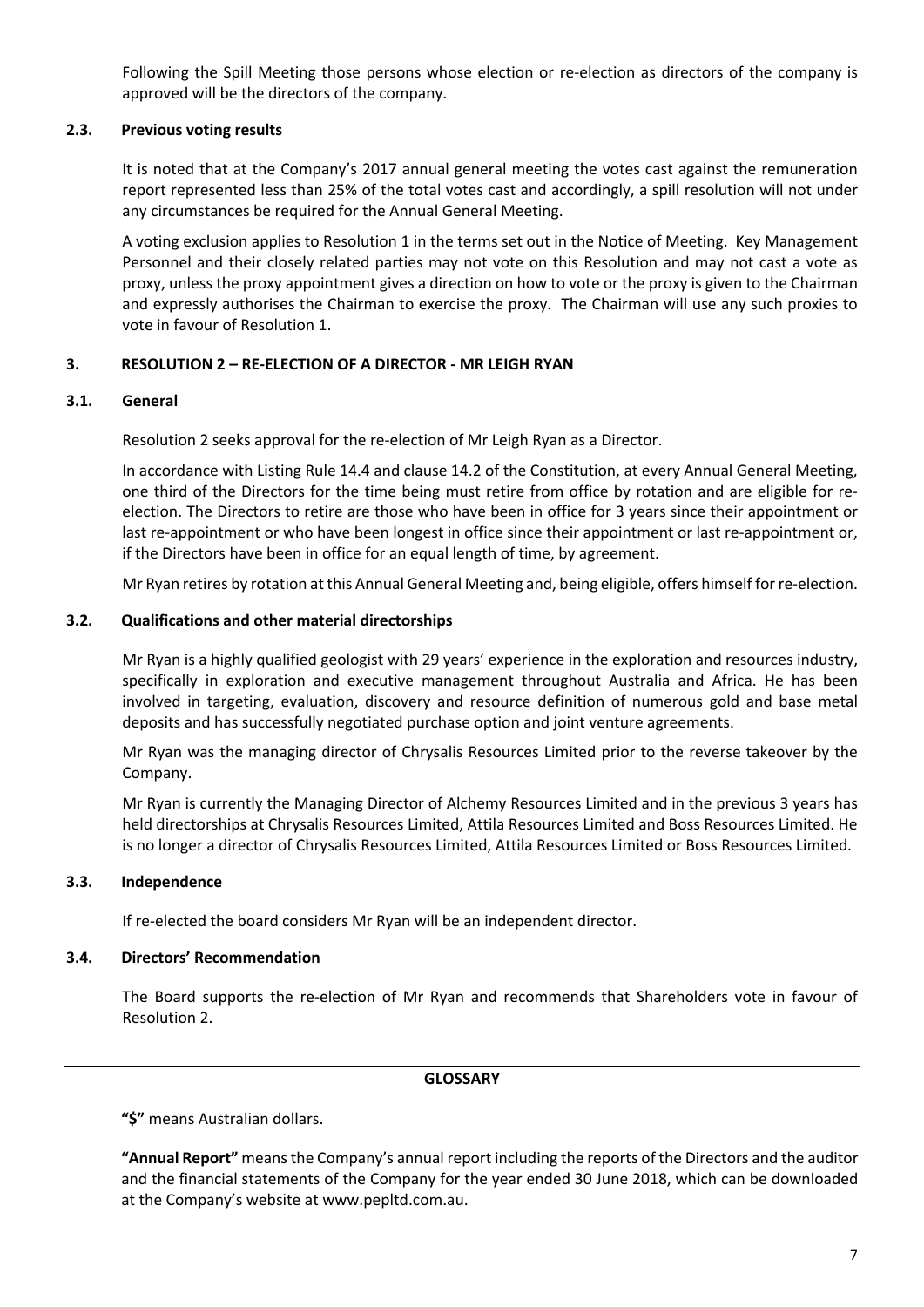**"ASIC"** means the Australian Securities and Investments Commission.

**"Associate"** has the meaning given to it by Division 2 of Part 1 of the Corporations Act.

**"ASX"** means ASX Limited ACN 008 624 691 or the Australian Securities Exchange as the context requires.

**"Board"** means the board of Directors.

**"Business Day"** means any ASX Business day that is not a Saturday, Sunday or public holiday in Western Australia.

**"Closely Related Party"** means, in relation to a member of Key Management Personnel:

- (a) a spouse or child of the member;
- (b) a child of the member's spouse;
- (c) a dependent of the member or the member's spouse;
- (d) anyone else who is one of the member's family and may be expected to influence the member, or be influenced by the member, in the member's dealing with the entity;
- (e) a company the member controls; or
- (f) a person prescribed by the regulations as defined in the Corporations Act.

**"Company"** means Peppermint Innovation Limited (ACN 125 931 964).

**"Constitution"** means the Company's Constitution.

**"Corporations Act"** means the Corporations Act 2001 (Cth).

**"Directors"** mean the directors of the Company.

**"Explanatory Statement"** means the explanatory statement accompanying the Notice of Meeting.

**"Key Management Personnel"** means those persons having authority and responsibility for planning, directing and controlling the activities of the Company, directly or indirectly, including any Director (whether executive or otherwise) of the Company.

**"Listing Rules"** means the Listing Rules of ASX.

**"Meeting"** or **"Annual General Meeting"** means the Annual General Meeting to be held on Friday, 30th November 2018.

**"Notice", "Notice of Meeting"** or "**Notice of Annual General Meeting"** means this Notice of General Meeting including the Explanatory Statement.

**"Resolutions"** means the resolutions set out in the Notice of Meeting, or any one of them, as the context requires.

**"Shareholders"** means the holder of the Share and **"Shares"** means ordinary fully paid shares in the Company

**"WST"** means Australian Western Standard Time.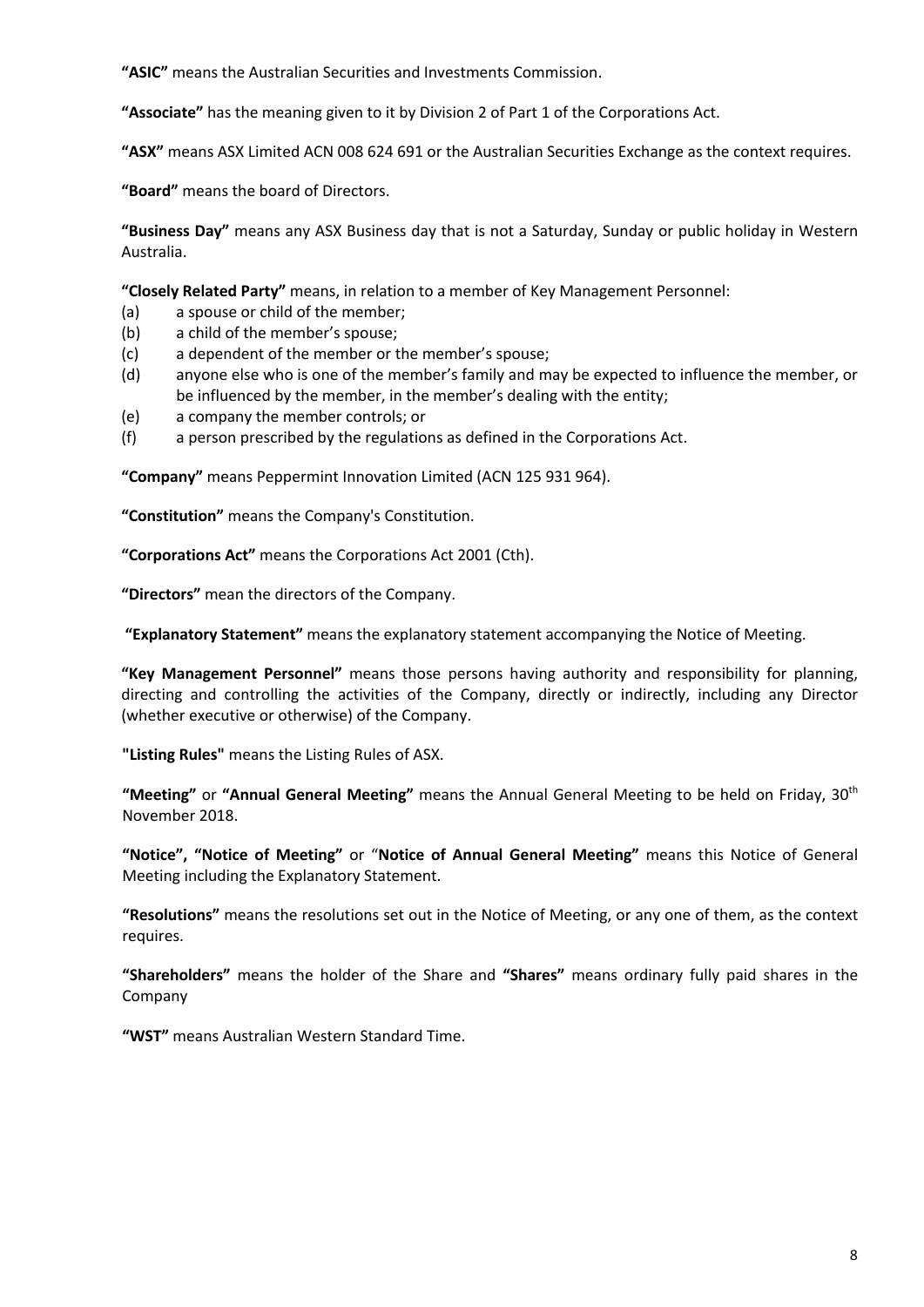

ABN 56 125 931 964

\* S0000112<br>S0000112<br>S0000112

#### MR SAM SAMPLE FLAT 123 123 SAMPLE STREET THE SAMPLE HILL SAMPLE ESTATE SAMPLEVILLE VIC 3030

PIL

### **Lodge your vote:**

# **By Mail:**

Computershare Investor Services Pty Limited GPO Box 242 Melbourne Victoria 3001 Australia

**XX**

Alternatively you can fax your form to (within Australia) 1800 783 447 (outside Australia) +61 3 9473 2555

For intermediary Online subscribers only (custodians) www.intermediaryonline.com

### **For all enquiries call:**

(within Australia) 1300 850 505 (outside Australia) +61 3 9415 4000

# **Proxy Form**

**For your vote to be effective it must be received by 1:30pm (WST) Wednesday, 28 November 2018**

## **How to Vote on Items of Business**

All your securities will be voted in accordance with your directions.

#### **Appointment of Proxy**

**Voting 100% of your holding:** Direct your proxy how to vote by marking one of the boxes opposite each item of business. If you do not mark a box your proxy may vote or abstain as they choose (to the extent permitted by law). If you mark more than one box on an item your vote will be invalid on that item.

**Voting a portion of your holding:** Indicate a portion of your voting rights by inserting the percentage or number of securities you wish to vote in the For, Against or Abstain box or boxes. The sum of the votes cast must not exceed your voting entitlement or 100%.

**Appointing a second proxy:** You are entitled to appoint up to two proxies to attend the meeting and vote on a poll. If you appoint two proxies you must specify the percentage of votes or number of securities for each proxy, otherwise each proxy may exercise half of the votes. When appointing a second proxy write both names and the percentage of votes or number of securities for each in Step 1 overleaf.

**A proxy need not be a securityholder of the Company.**

## **Signing Instructions**

**Individual:** Where the holding is in one name, the securityholder must sign.

**Joint Holding:** Where the holding is in more than one name, all of the securityholders should sign.

**Power of Attorney:** If you have not already lodged the Power of Attorney with the registry, please attach a certified photocopy of the Power of Attorney to this form when you return it.

**Companies:** Where the company has a Sole Director who is also the Sole Company Secretary, this form must be signed by that person. If the company (pursuant to section 204A of the Corporations Act 2001) does not have a Company Secretary, a Sole Director can also sign alone. Otherwise this form must be signed by a Director jointly with either another Director or a Company Secretary. Please sign in the appropriate place to indicate the office held. Delete titles as applicable.

## **Attending the Meeting**

Bring this form to assist registration. If a representative of a corporate securityholder or proxy is to attend the meeting you will need to provide the appropriate "Certificate of Appointment of Corporate Representative" prior to admission. A form of the certificate may be obtained from Computershare or online at www.investorcentre.com under the help tab, "Printable Forms".

Comments & Questions: If you have any comments or questions for the company, please write them on a separate sheet of paper and return with this form.

# *Turn over to complete the form*



View the annual report, 24 hours a day, 7 days a week:

# **http://www.pepltd.com.au**

To view and update your securityholding:

## **www.investorcentre.com**

*Your secure access information is:*

**SRN/HIN: I9999999999**

**PLEASE NOTE:** For security reasons it is important that you keep your SRN/HIN confidential.